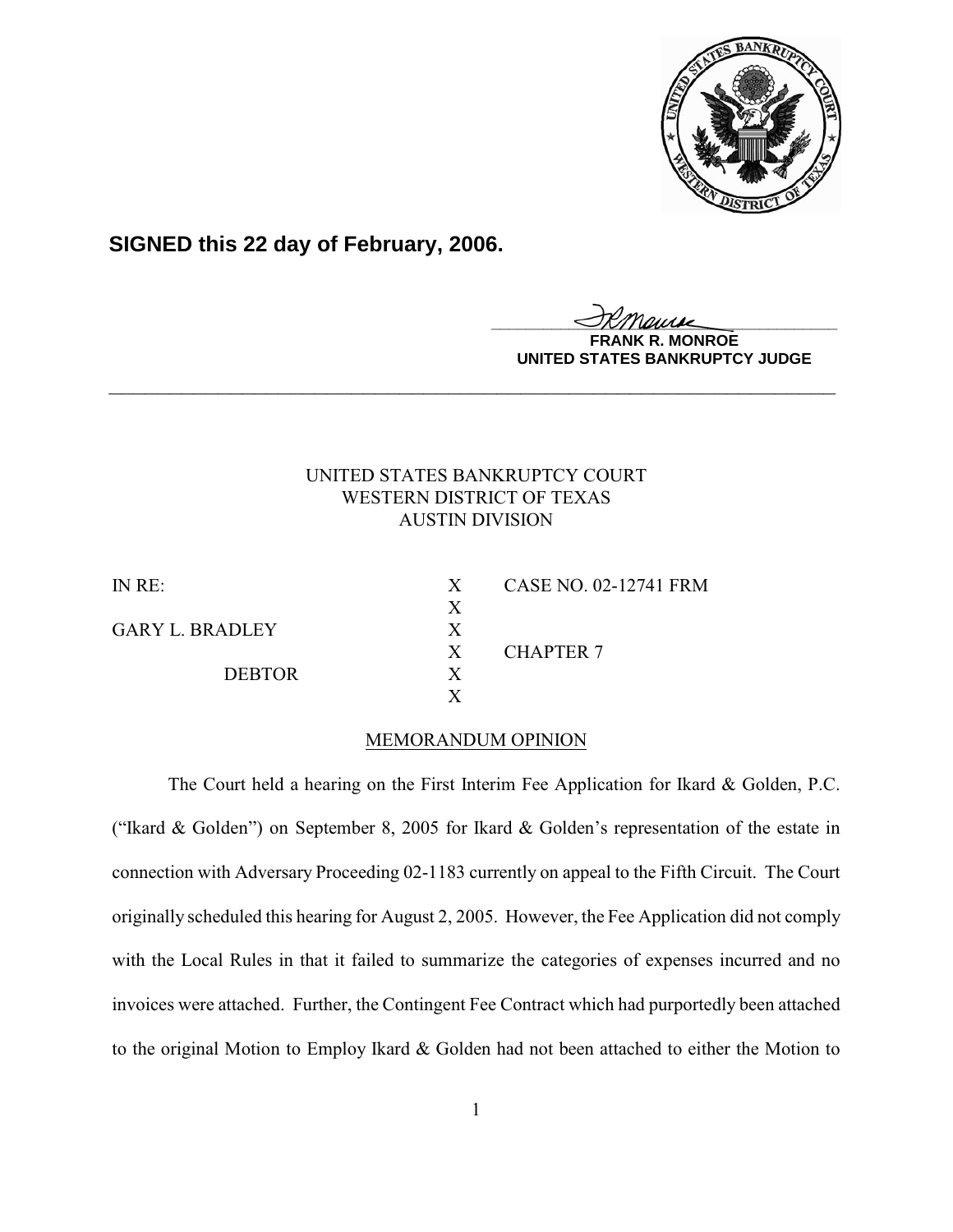Employ or the Order Approving Employment and the objecting parties had not seen (but they had also neverrequested) a copy of the Contingent Fee Contract executed between the Chapter 7 Trustee and Ikard & Golden. Ikard & Golden attempted to introduce into evidence at the hearing (without providing copies in advance of the hearing as required by the Local Rules) the Contingent Fee Contract and copies of the invoices. The Court sustained the objections to the admission of these exhibits and rescheduled the hearing to September 8, 2005 to allow for this information to be disseminated.

Ikard & Golden filed its First Interim Fee Application on June 16, 2005. The Fee Application is actually a request for reimbursement of costs and expenses only and will be referred to as the "Expense Application". The Expense Application as filed requests compensation for costs and expenses in the total amount of \$281,544.61. By the time of the hearing, Ikard & Golden had increased its request to \$289,765.18.

The Debtor, Gary Bradley, ("Bradley), Tommy Thompson, the Trustee of the Lazarus Exempt Trust ("Thompson") and the U.S. Trustee filed written objections to the Expense Application.<sup>1</sup> After announcing an agreement with the U.S. Trustee at the hearing, Ikard  $\&$ Golden's final request for costs and expenses is \$286,831.18.

Bradley and Thompson then pursued their objections. At the conclusion of the hearing, the Court instructed counsel for the parties to file briefs in connection with certain of these objections primarily as to 1) whether the Contingent Fee Contract ("Fee Contract") entered into between the Chapter 7 Trustee and Ikard & Golden was void due to the Chapter 7 Trustee's failure to have the

The U.S. Trustee objected to several itemized expenses in connection with certain meetings/meals, expert fees and independent contractor payment. At the hearing on September 8, 2005, Ikard & Golden and the U.S. Trustee announced that this objection had been resolved and the fees reduced by \$1,598.00 and \$1,836.00.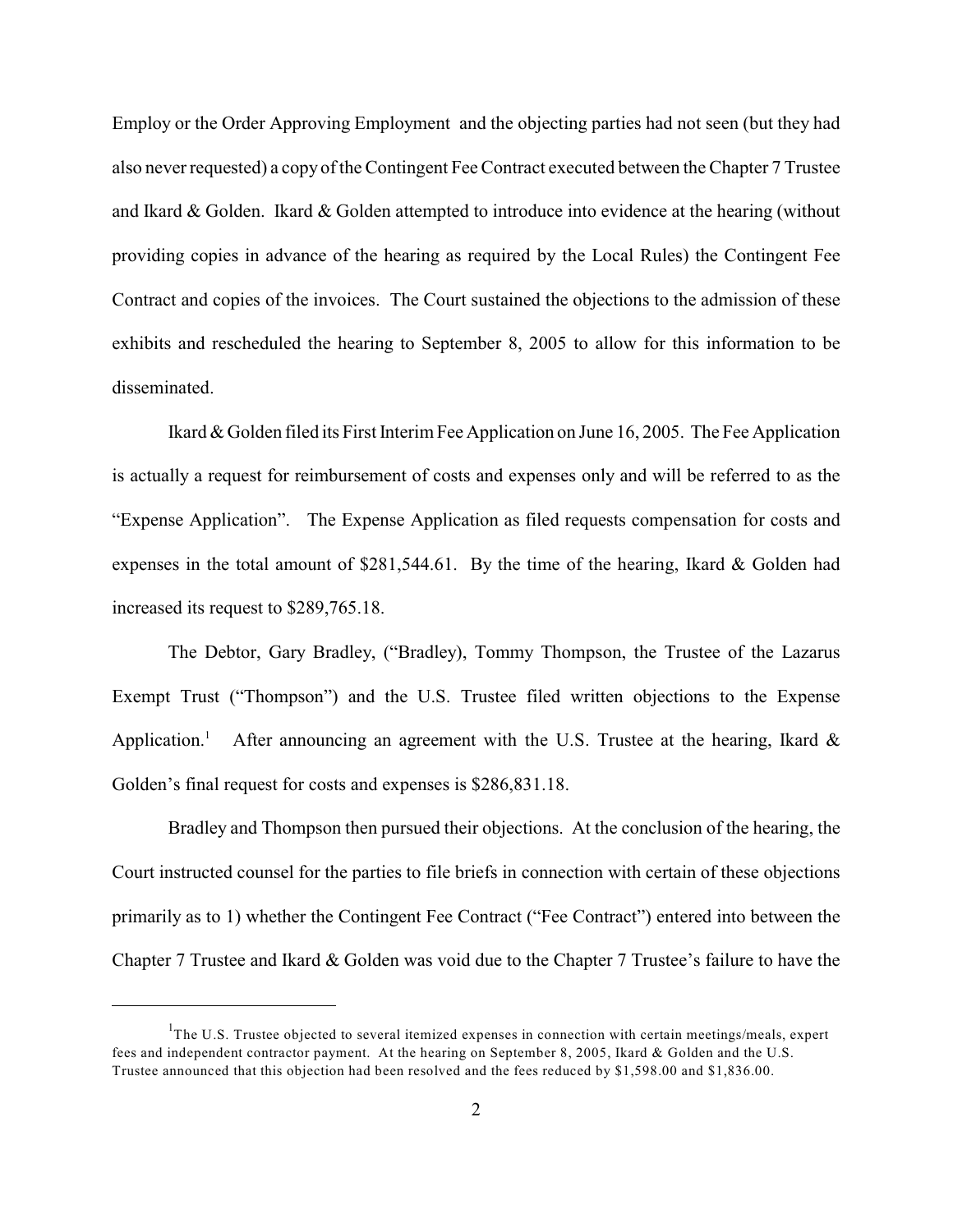Fee Contract approved within 30 days of its effective date as required by the actual contract itself; 2) whether the actual employment application of Ikard & Golden when filed violated "due process" considerations; 3) whether the accountants fees should be denied as their employment was never approved by the Court although Ikard & Golden hired the accountants as experts for the trial of Adversary Proceeding 02-1183 and 4) whether payment of Ikard & Golden's expenses, if any, is premature in this situation because the Chapter 7 Trustee's ownership of assets awarded in Adversary Proceeding 02-1183 are encumbered by debt which has not been paid and therefore the Chapter 7 Trustee does not yet hold net proceeds to disburse.<sup>2</sup> The Court then took this matter under advisement.

The Court had just begun to consider the parties briefs when on December 3, 2005 the parties filed a Motion to Approve Compromise and Settlement that included a settlement of the Expense Application issues. The Court then ceased its review. However, the settlement was withdrawn in late December requiring the Court to revisit the original objections of the parties, review the briefs submitted by Ikard & Golden and Bradley and address the issues listed in 1-4 above. This Memorandum Opinion shall constitute Findings of Fact and Conclusions of Law under Bankruptcy Rules 7052 and 9014. This is a core proceeding under 28 U.S.C. §157(b)(2). The Court has jurisdiction to enter final orders in this matter pursuant to 28 U.S.C. §1334(a) and (b), 28 U.S.C. §157(a) and (b)(1), 28 U.S.C. §151 and the Standing Order of Reference of all bankruptcy matters from the United States District Court for the Western District of Texas.

 $B<sup>2</sup>B$  and Thompson also objected to allowance of certain expenses. The Court will address these in its review as to whether such are reasonable and necessary.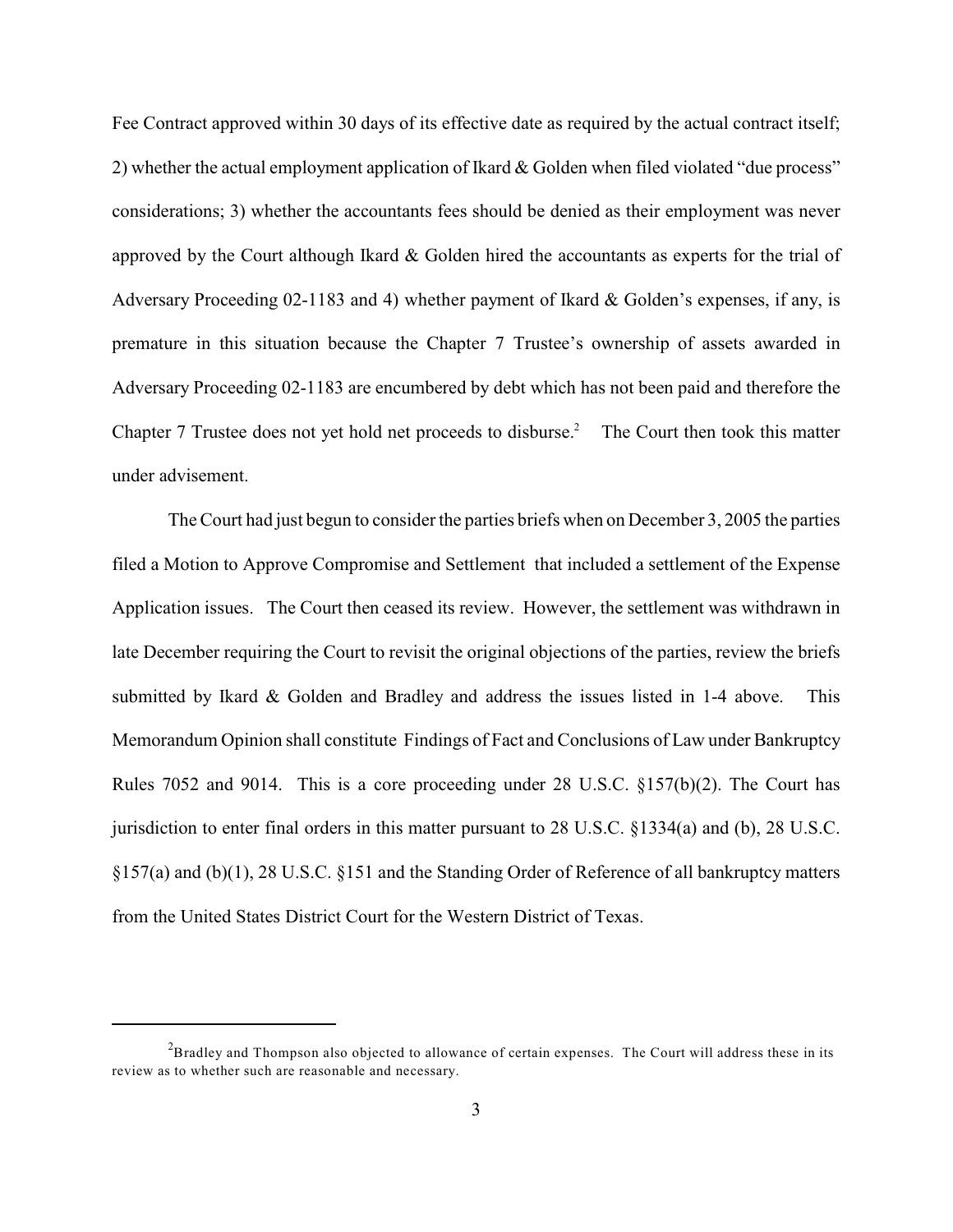#### Background Information

 Ikard & Golden entered into the Fee Contract on December 3, 2002. The Fee Contract was neither attached to nor served along with the Application to Employ Ikard & Golden filed on December 3, 2002. There were, however, no objections to this Application to Employ and the Court executed the Order approving such on January 6, 2003 and the Clerk entered the Order on January 7, 2003. The Trustee hired Ikard & Golden to recover the trust estate of the Lazarus Exempt Trust (the "Trust") for payment of Bradley's creditors primarily based on the alleged invalidity and unenforceability of the spendthrift clause in the trust.<sup>3</sup> The adversary was tried beginning on April 19, 2004.

On October 28, 2004, the Court rendered judgment in favor of the Chapter 7 Trustee on certain of his claims. Specifically, the judgment awarded to the Chapter 7 Trustee the interests owned by the Trust in Phoenix Holdings, Ltd. ("Phoenix Holdings") and Slaughter Holdings L.P., ("Slaughter Holdings") as well as certain tracts of land and certain recharacterized promissory notes. All parties appealed this Court's decision to the District Court. The District Court affirmed this Court's decision, and the proceeding is now on appeal to the Fifth Circuit.

The adversary took two weeks to try in the bankruptcy court. The trial presented complex issues as the affairs of Bradley were intricately complicated and they involved many convoluted transactions not only with the Trust but with many business entities owned by the Trust. The documentary evidence was extensive and voluminous. The Court agrees that this was a difficult

 ${}^{3}$ Bradley, the primary beneficiary of the Trust, had filed an adversary proceeding to declare the Trust a valid and enforceable spendthrift trust beyond the reach of his creditors in Adversary No. 02-1205. The Chapter 7 Trustee filed his answer. This adversary was then consolidated into Adversary No. 02-1183, the Chapter 7 Trustee's complaint to deny discharge, as the facts and circumstances surrounding the claims were similar.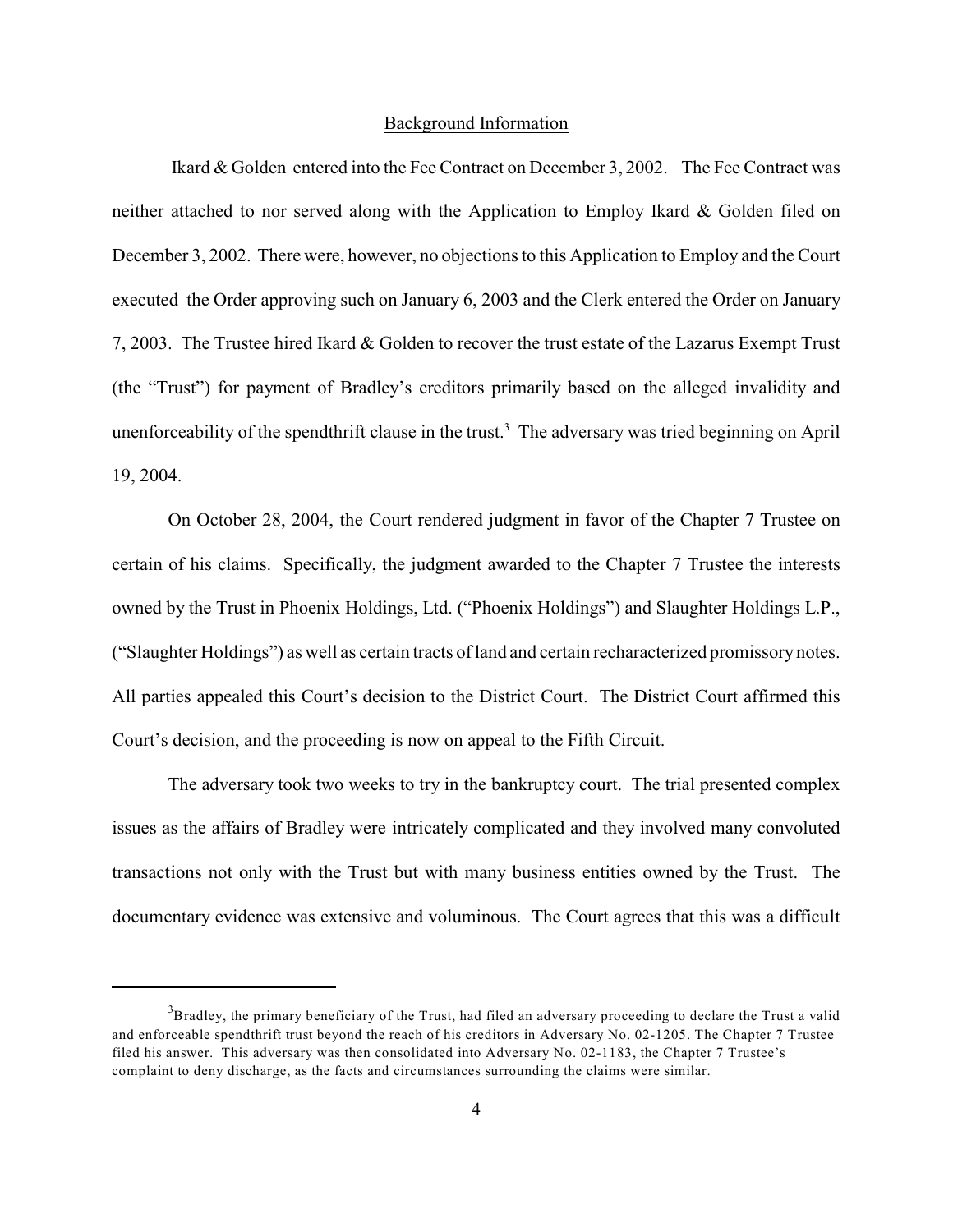case, however the trial was handled by Ikard & Golden rather awkwardly as the Chapter 7 Trustee's pleadings were unwieldy and difficult to understand and had been amended several times, the delivery at trial was disjointed and confusing and the testimony and other evidence often irrelevant and/or unnecessary. Although Ikard & Golden was successful in its representation of the Chapter 7 Trustee, the Court needs to independently scrutinize this reimbursement request to determine its reasonableness and necessity in addition to addressing Thompson and Bradley's other objections.

The Fee Contract itself sets forth the various contingent fee percentages the Firm will recover if successful in its representation. In addition the Fee Contract addresses the types of costs and expenses that will be reimbursed as follows:

3.3. Subject to the limitations on its obligationsset forth in Paragraph 2.2 above, the Law Firm shall advance all expenses reasonably incurred for reports, travel expenses, long distance calls, investigation fees, expert and witness fees, medical examination fees, charts, photographs, deposition fees and costs, xerox and other document reproduction costs, postage charges, and other expenses reasonably incurred by them in the prosecution of the Lawsuit ("Litigation Expenses").

3.31 As a consequence of the Law Firm's payment of the Litigation Expenses, the Law Firm shall be entitled to reimbursement of all such Litigation Expenses from any Litigation Proceeds received prior to the application of any percentage fee described in this Agreement;

3.3.3 The term "Litigation Proceeds" shall refer to non cash benefits and a sum of money equal in amount to the fair market value of all property, relief, and consideration of every kind and in every form enjoyed, realized out of, or received (or to be enjoyed, realized out of, or received) by the Client as a proximate result of the Lawsuit including, but not limited to, compensatory damages, exemplary damages, attorney's fees (other than any Alternative Fee), prejudgment interest, and post judgment interest (whether through trial or settlement of the Lawsuit). The amount of Litigation Proceeds shall not be reduced by any income, gift or estate taxes incident to the recovered amount.

Additionally, the Fee Contract at paragraph 3.1 states:

3.1 This Agreement shall be null, void and of no force and effect unless it is approved by the United States Bankruptcy Court for the Western District of Texas, Austin Division within thirty days of its effective date.

The Court did not approve Ikard & Golden's original Fee Contract within thirty (30) days of

its effective date. The parties signed the Fee Contract on December 3, 2002. An Order Approving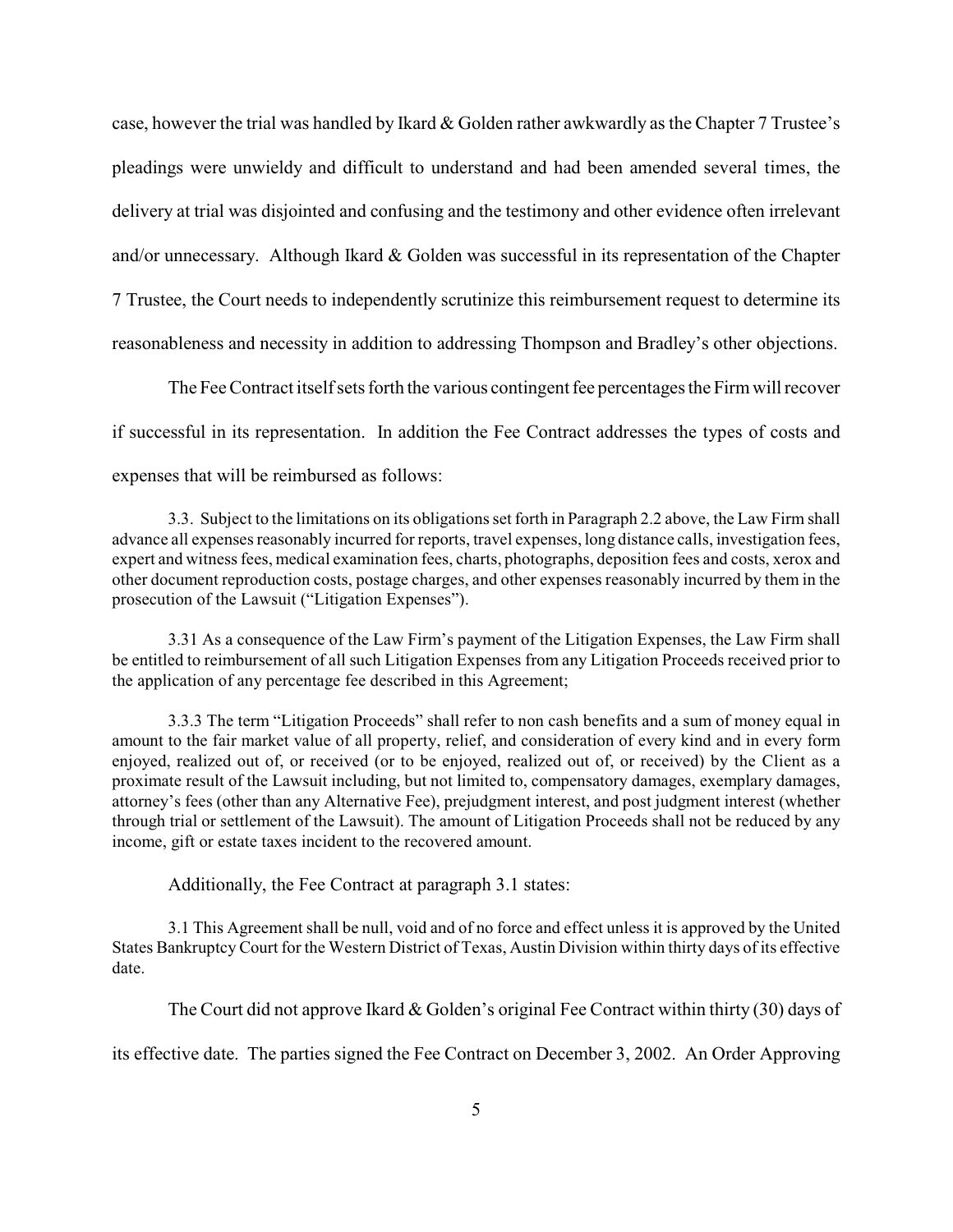Ikard & Golden's appointment was signed on January 6, 2003 and entered by the Clerk on January 7, 2003.

Ikard & Golden subsequently entered into a First Amendment to Contingent Fee Contract and Power of Attorney with the Chapter 7 Trustee on February 15, 2005 where the original Fee Contract was amended to employ Ikard & Golden for additional litigation matters related to or arising out of the original adversary proceeding. This First Amendment also provided for the nullity of the agreement if not approved within thirty days. Additionally, the parties reaffirmed and ratified all the existing terms ofthe original FeeContract. TheCourt approved this amendment within thirty days of filing on March 15, 2005.

 On June 15, 2005, the Trustee's counsel applied to this Court for approval of a Second Amendment to Contingent Fee Contract to include two additional individuals to the list of parties against whom the related causes of action could be pursued. This Court approved the Second Amendment on July 11, 2005, more than sixty days after the effective date of the amended contract which was signed by the Chapter 7 Trustee on May 4, 2005. However, the Chapter 7 Trustee in this Second Amendment specifically requested that the Order approving be given retroactive effect to May 4, 2005. The Court's Order approving the Second Amendment provided that "the Second Amended Employment Agreement" described in the motion is approved and authorized and this order is effective retroactive to May 4, 2005. There were no objections filed to the Fee Contract or the amendments.

#### Standing/Void Contract

Thompson and Bradley both filed written objections to the Expense Application and then at the hearing made additional oral objections. Thompson and Bradley orally argued at the hearing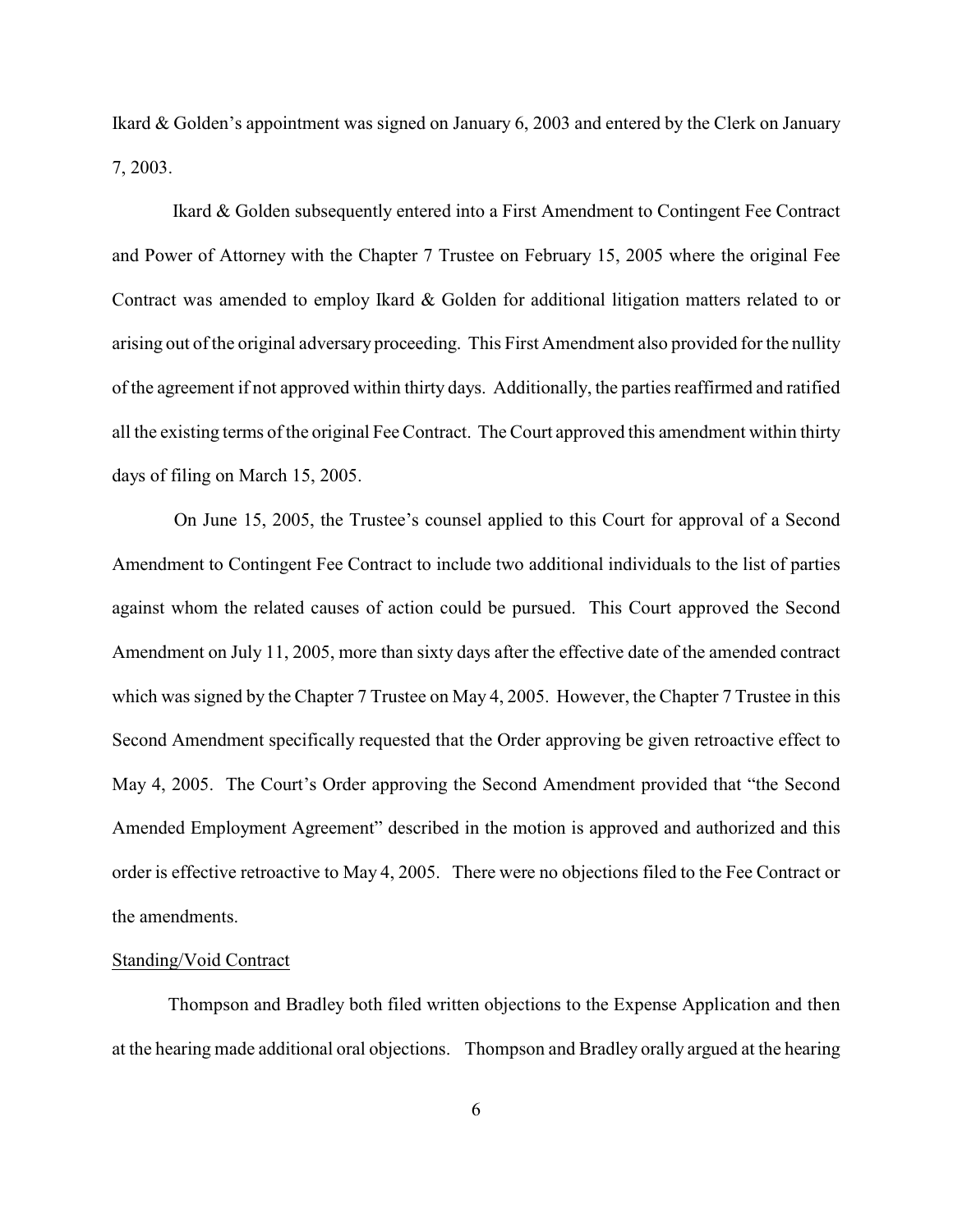that the Fee Contract is void because it was not approved by this Court within thirty days of its effective date and because it is void, it may not be ratified or reaffirmed by its parties.

The general rule in Texas is that only the parties to a contract have the right to participate in a legal action based on the contract; and if such parties are satisfied with the disposition which has been made of it and all claims under it, a third person has no right to insist that it has been broken. *Cantrell v. Broadnax,* 306 S.W.2d 429, 422 (Tex. Civ. App.–Dallas, 1957, no writ). Other Texas courts have adopted this general rule: *Republic National Bank of Dallas v. National Bankers Life Insurance Co.,* 427 S.W.2d 76 (Tex. Civ. App–Dallas, 1968, writ ref'd n.r.e.)(It is an elementary rule of law that privity of contract is an essential element of recovery in an action based on contractual theory); *Niagra Fire Insurance Company v. Numismatic Company of Fort Worth,* 380 S.W.2d 830, 833-4 (Tex. Civ. App–Ft. Worth, June 26, 1964, writ ref'd n.r.e)(All of Niagara's authorities deal with instances in which either the buyer or seller is attempting to avoid the sale, thus bringing into question such matters as offer, acceptance and meeting of minds. Although these are matters which may be legally sufficient as between the parties to the sale, they are not matters that are open to question by a stranger such as Niagara).

Federal courts have specifically held that these rules prohibit a third party from bringing an action to "void" a contract. In the case of *Greater Iowa Corporation v. McLendon,* 378 F.2d 783  $(8<sup>th</sup> Cir. 1967)$ , the court, when considering whether or not a contract was void, held that "plaintiffs, as strangers to the contracts, have no standing to inject themselves between the contracting parties and assert the invalidity of transactions to which the contracting parties are apparently perfectly content to enter and observe." As observed in *Natkin v. Exchange National Bank of Chicago,* 342 F.2d 675, 676-677(7th Cir. 1965): "Although a violation such as here alleged operates to void the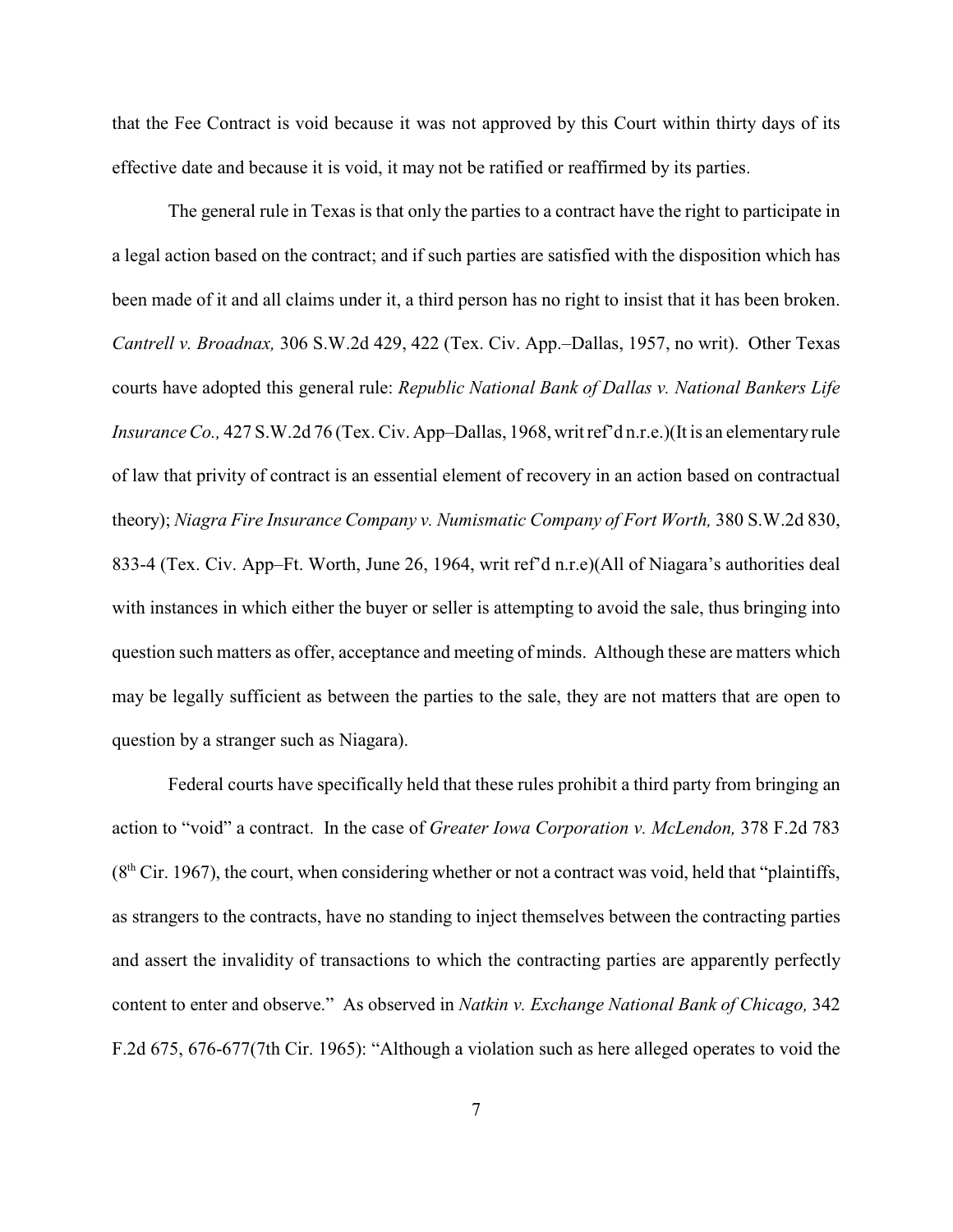contract rights of the party in violation, there is nothing in the Section. . .which operates to create any right or cause of action against the party in violation [in] favor of a stranger to the contract."

The Court finds that Thompson and Bradley do not have standing to object to the validity of the Fee Contract. Neither are parties to the Fee Contract or any of its amendments. And, neither objected to the original Fee Contract nor the amendments when they were filed. That was the time to object if either had a problem with Ikard & Golden's employment or the actual terms of his employment.

The only parties to the Fee Contract and the amendments were Ikard  $\&$  Golden and the Chapter 7 Trustee. Neither the Chapter 7 Trustee nor Ikard & Golden are contesting the validity of any of the contracts entered into. In fact, both believe that the contracts are valid, binding and enforceable documents, and Ikard & Golden has performed legal services and expended funds in representing the Chapter 7 Trustee relying on these contracts.

The argument that these contracts do not define the rights and obligations of Ikard  $\&$  Golden in the representation of the bankruptcy trustee is frivolous. The argument relies on the assertion that the Fee Contract is void because it was not approved within the requisite time. The Order Approving was signed on January 6, 2003 and then entered by the Clerk on the docket on January 7, 2003, so four or five days too late. The Court finds this argument tenuous and bordering on nonsensical. If Bradley and Thompson had any type of problem with Ikard & Golden's employment, they could and should have objected to the actual application for his employment and the amendments thereto. This they did not do.

Further, any difficulties created by this late approval were removed when Ikard & Golden performed pursuant to the Fee Contract and its amendments as approved by this Court. If there were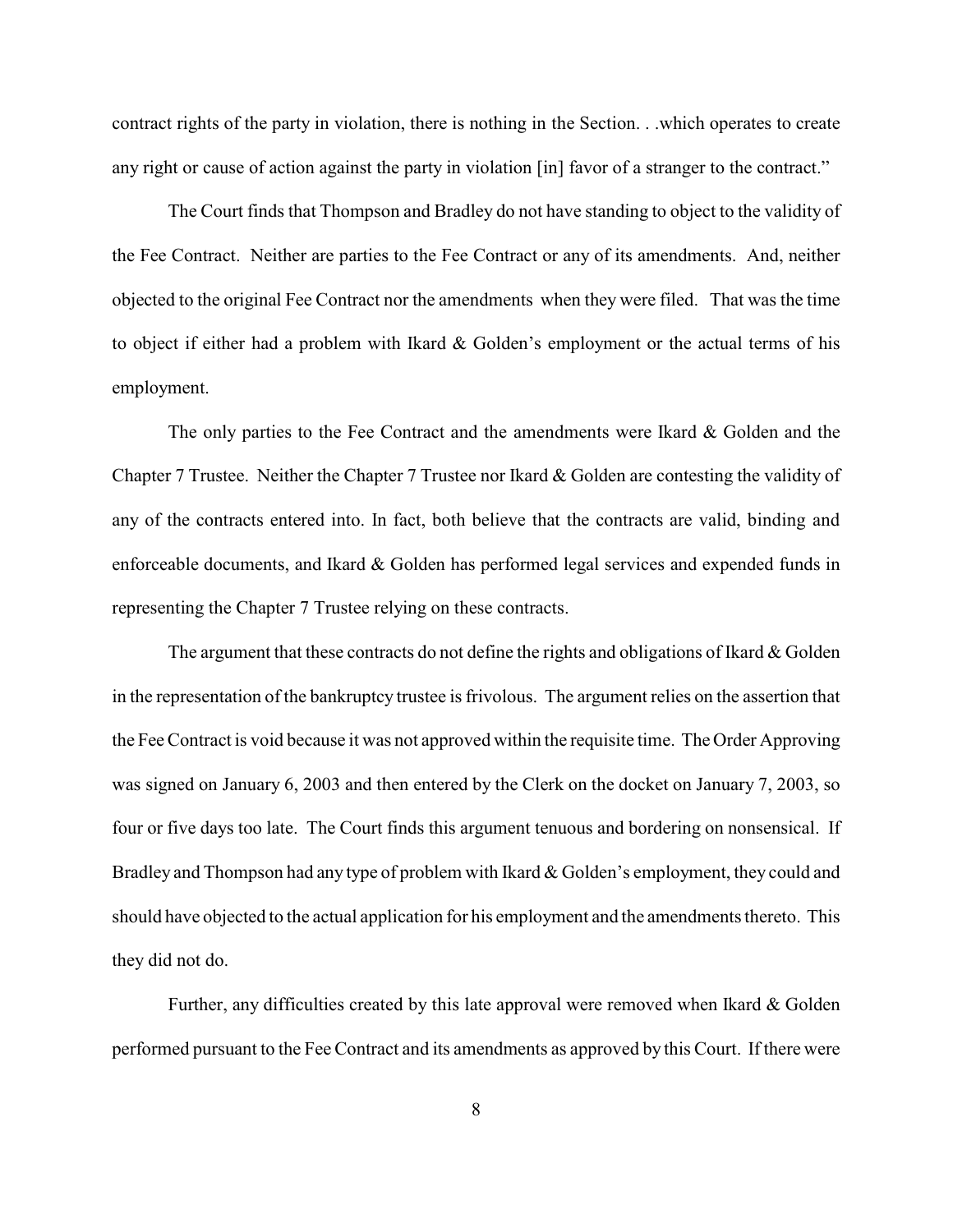any doubts that the Fee Contract of December 3, 2002 defined the rights and obligations of Ikard & Golden, they were removed when that Fee Contract was twice amended in 2005 with explicit reference to the fact that the terms of the December 3<sup>rd</sup> Fee Contract were reaffirmed and ratified. If Thompson and Bradley had a problem with the Fee Contract, it was their responsibility to object to its approval either when first filed or when later amended, not at a hearing on the Expense Application.

Thompson and Bradley do not have any live pleadings in this cause alleging that the December  $3<sup>rd</sup>$  Fee Contract was void because it was not approved within thirty days. That issue was brought up only orally at the hearing. But, even if they had correctly pled the issue, their objection is overruled.

## Due Process

Thompson and Bradley also argue, nearly thirty-three months after this Court's initial approval of Ikard & Golden's employment, that the Chapter 7 Trustee's Application to Employ Ikard & Golden violates some "due process" considerations. This argument is premised solely on their contention that the underlying Fee Contract between the Chapter 7 Trustee and Ikard  $\&$  Golden was not actually attached to the Application to Employ as filed and served. The Court agrees with the Chapter 7 Trustee in his brief that this argument "simply misses the mark".

The original Application to Employ Ikard  $&$  Golden was filed with this Court on December 3, 2002. Notice of that Application was provided to all required parties (including Thompson's predecessor & Bradley) under Section 327 of the BankruptcyCode, Rule 2014 of the Federal Rules of Bankruptcy Procedure and Local Rule 2014. No objections to the Application to Employ were filed and the Court entered an Order approving Ikard & Golden's retention as requested on January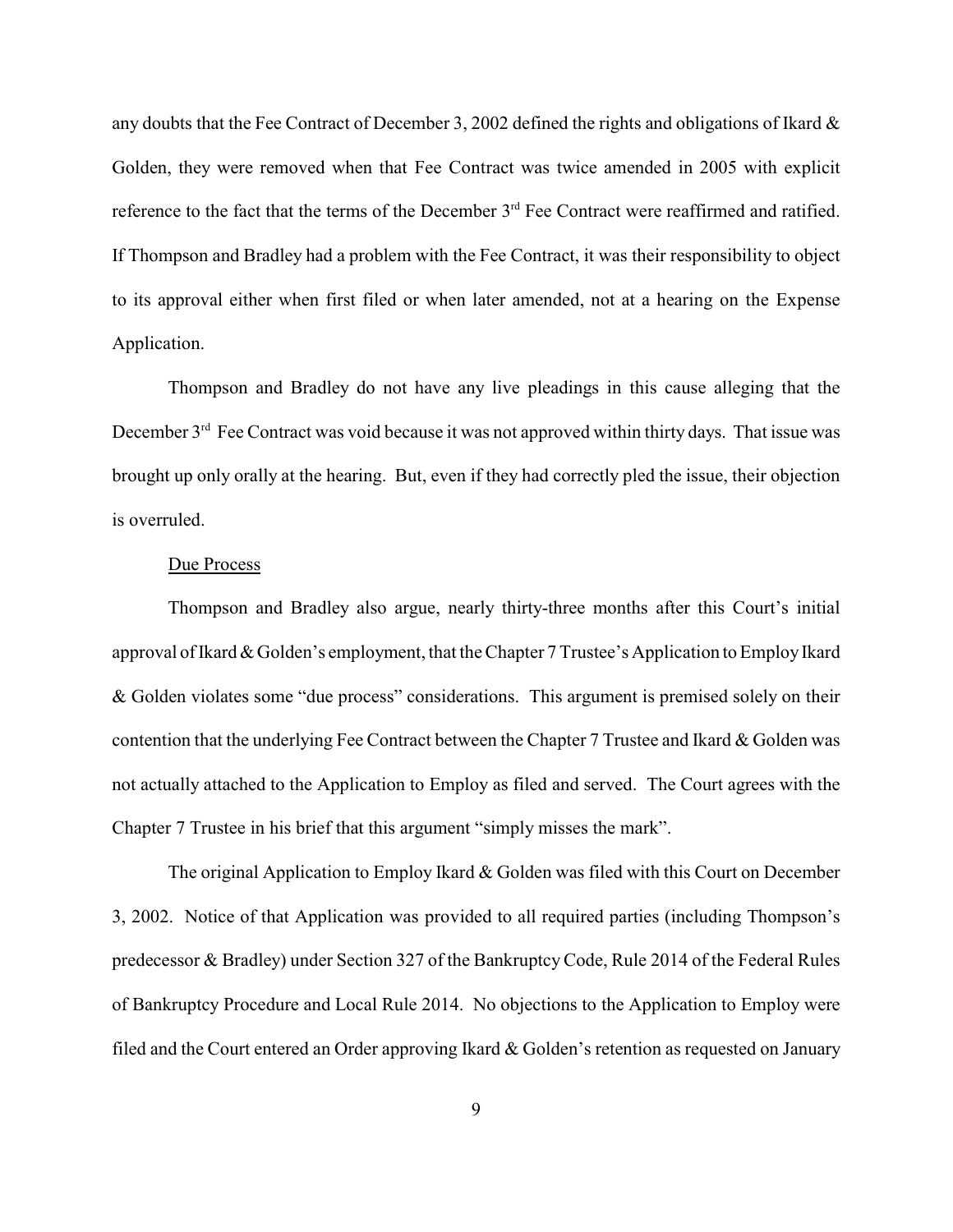7, 2003. Additionally, this application process was repeated not once but two additional times in order to disclose and request this Court's approval of amendments to the initial Fee Contract. The first amendment was filed on February 15, 2005 and approved without objection by an order dated March 15, 2005. The second amendment was filed June 15, 2005 and approved July 12, 2005. No party objected nor did any party, at any time for that matter, request a copy of the Fee Contract.

The procedure for employment of special counsel to a trustee is governed by Rule 2014 of the Federal Rules of Bankruptcy Procedure and Local Rule 2014. There was, at the time these applications were filed, no express requirement in either the Bankruptcy Code, the Bankruptcy Rules or the Local Rules that would have required Ikard & Golden to serve a copy of the actual Fee Contract upon all the parties entitled to notice.<sup>4</sup>

The Fee Contract was not attached to the Application even though it stated it was. However, in compliance with Local Rule 2014, the terms of the contract, including agreed compensation, were summarized and disclosed in 1) the application, 2) the appendix required by Local Rule L-2014 and 3) the affidavits supporting the Application. Ikard & Golden's compliance with the applicable substantive and procedural rules, combined with the opportunity for a hearing to consider any objections, collectively and overwhelmingly, satisfies the due process required by the United States Constitution. *In re American Development Intern. Corp.,* 188 B.R. 925 (N.D. Texas 1995); *accord In re Glen Gregory Gayle*, 144 B.R. 415 (Bankr. E.D. Ark. 1992). Accordingly, any due process concerns were wholly resolved and cured by the Chapter 7 Trustee's notice of the Application and its amendments. *See In re Omni Video, Inc.*, 60 F.3d 230 (5<sup>th</sup> Cir. 1995) rehearing denied.

<sup>&</sup>lt;sup>4</sup>The Local Rules, effective November 7, 2005 now require that a copy of the fee agreement be attached to the Application to Employ.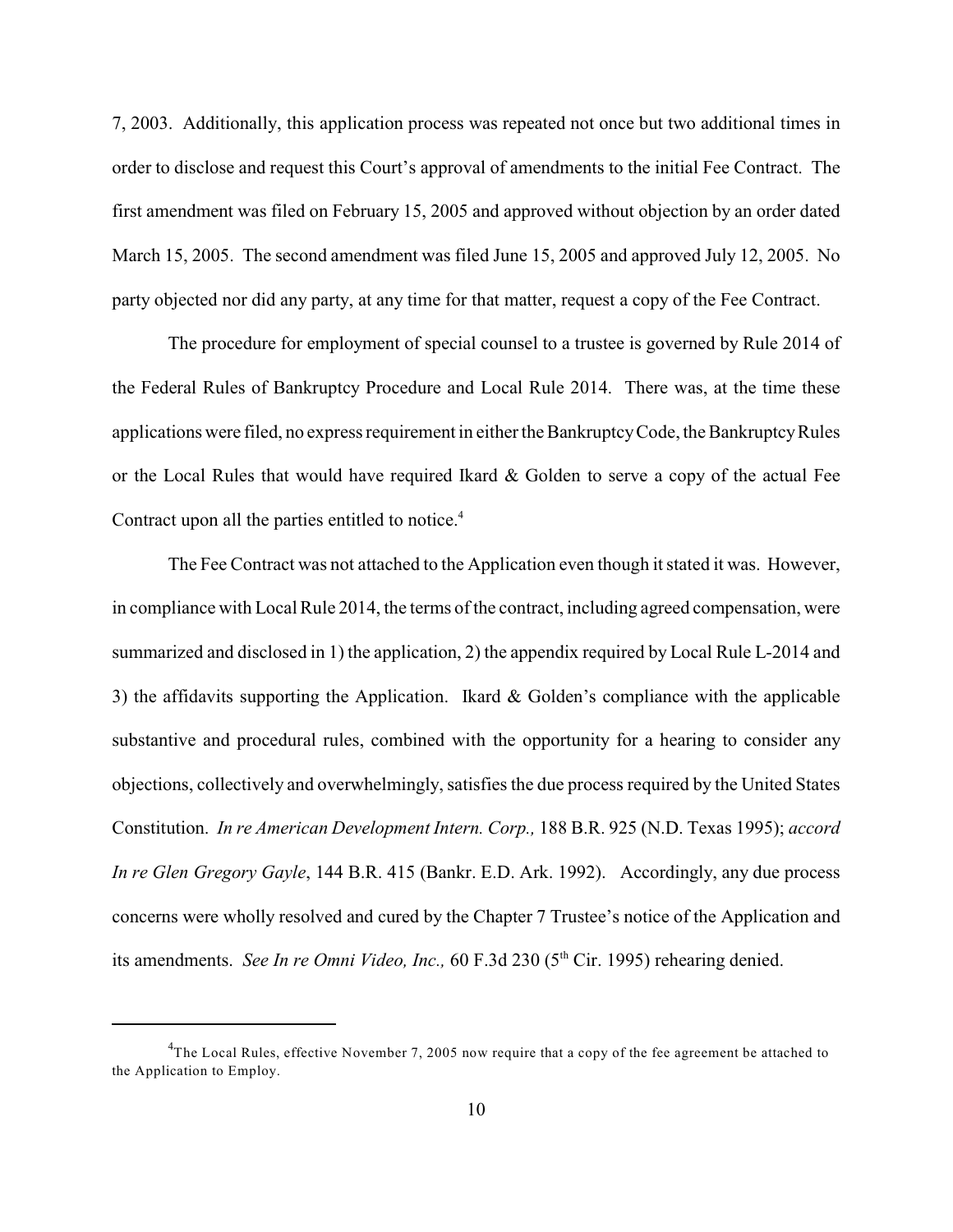As a validly retained and approved professional for the Chapter 7 Trustee, Ikard & Golden is entitled to submit requests for payment of compensation pursuant to Section 330 of the Bankruptcy Code, Rule 2016 of the Federal Rules of Bankruptcy Procedure and Local Rule 2016. Review of Actual Expenses

Thompson and Bradley specifically questioned the following expenses as unnecessary and unreasonable or, in certain instances, just not allowed per the terms of the Fee Contract or other documents:

| 1) Contract employment of Lauren Carlson | \$53,191.00 |
|------------------------------------------|-------------|
| 2) Overttime of employee Lee Whitis      | \$3,681.92  |
| 3) Hunton & Williams Expenses            | \$5,215.40  |
| 4) Lain/Faulkner Expert Fees             | \$70,000.00 |

#### 1) Contract Employment of Lauren Carlson

Ikard & Golden is requesting reimbursement for \$53,191.00 paid to Lauren Carlson, a contract employee hired to work specifically with the document production, organization and analysis in the trust litigation. Ms. Carlson is Mr. Ikard's stepdaughter. She is not a paraglegal but was experienced in document research. He claimed she was paid an hourly rate but could not recall exactly the rate she received and there were no records introduced with respect to her employment or pay history. Mr. Ikard indicated his firm did withhold the requisite federal taxes but that no other benefits were paid to Ms. Carlson other than her parking. Ms. Carlson worked solely on the document project for the law suit. Mr. Ikard believed Ms. Carlson to be the single most valuable person on the team as she was the one who organized the documents and unraveled the myriad of transactions that helped prove that Bradley had self-settled portions of the Trust.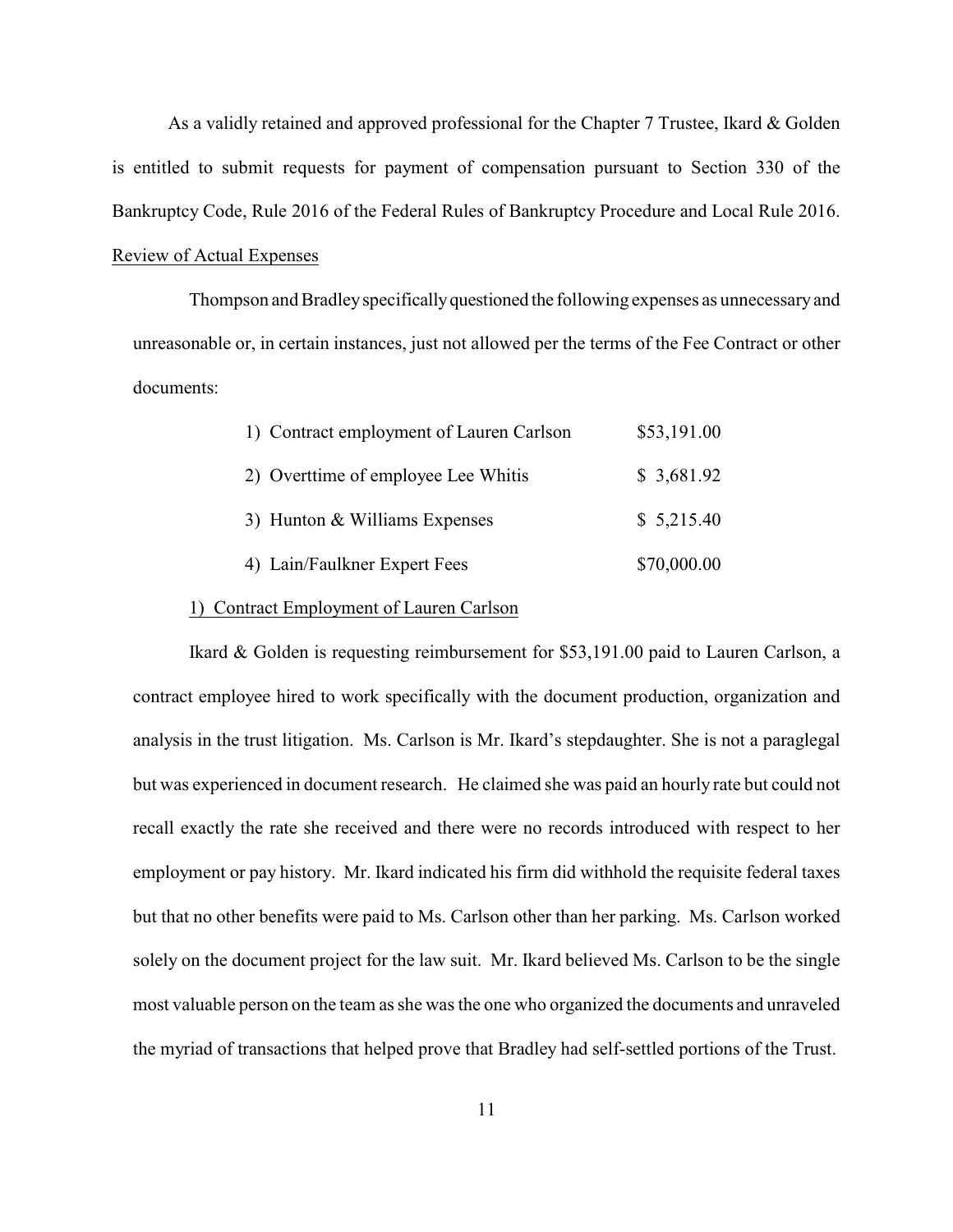There is no doubt Ms. Carlson was a competent addition to Ikard & Golden's litigation team as it was the documents that actually proved the Chapter 7 Trustee's case. However, when one reads the Fee Contract to determine allowed costs and expenses, payments to contract employees is not specifically identified as an expense. Mr. Ikard testified that he believed this expense to be an "other expense reasonably incurred" in the prosecution of the case.

The Court views this as an overhead expense that is not reimbursable pursuant to the Fee Contract and will not be allowed. Further, there are no records for the Court to review to even determine exactly what Ms. Carlson did or the actual hours she spent in connection with the document preparation for trial. Request for reimbursement of this expense is denied.

#### 2) Overttime of Employee Lee Whitis

Ikard & Golden is requesting reimbursement of \$3,681.92 of overtime for its file clerk/runner. According to Mr. Ikard, Mr. Whitis was basically in charge of filing, xeroxing, binding notebooks and overseeing telecopies for the trust litigation. The Court again has no doubt that Mr. Whitis was a valuable employee and the additional time spent on his job duties necessary with respect to this case. However, the Fee Contract does not specifically allow overtime as a reimbursable expense and the Court is unable to see the reasonableness or necessity of allowing this either. Mr. Whitis is an actual employee of the firm and overtime is considered as overhead of the law firm and not as a reimbursable expense under the Fee Contract. This request is denied.

#### 3) Hunton & Williams Expenses

Ikard & Golden requests \$5,215.40 for expenses of the law firm of Hunton & Williams. The Chapter 7 Trustee filed an Application to Employ Hunton & Williams as Special Counsel to the Chapter 7 Trustee on February 26, 2004, a few weeks before the scheduled trial of the trust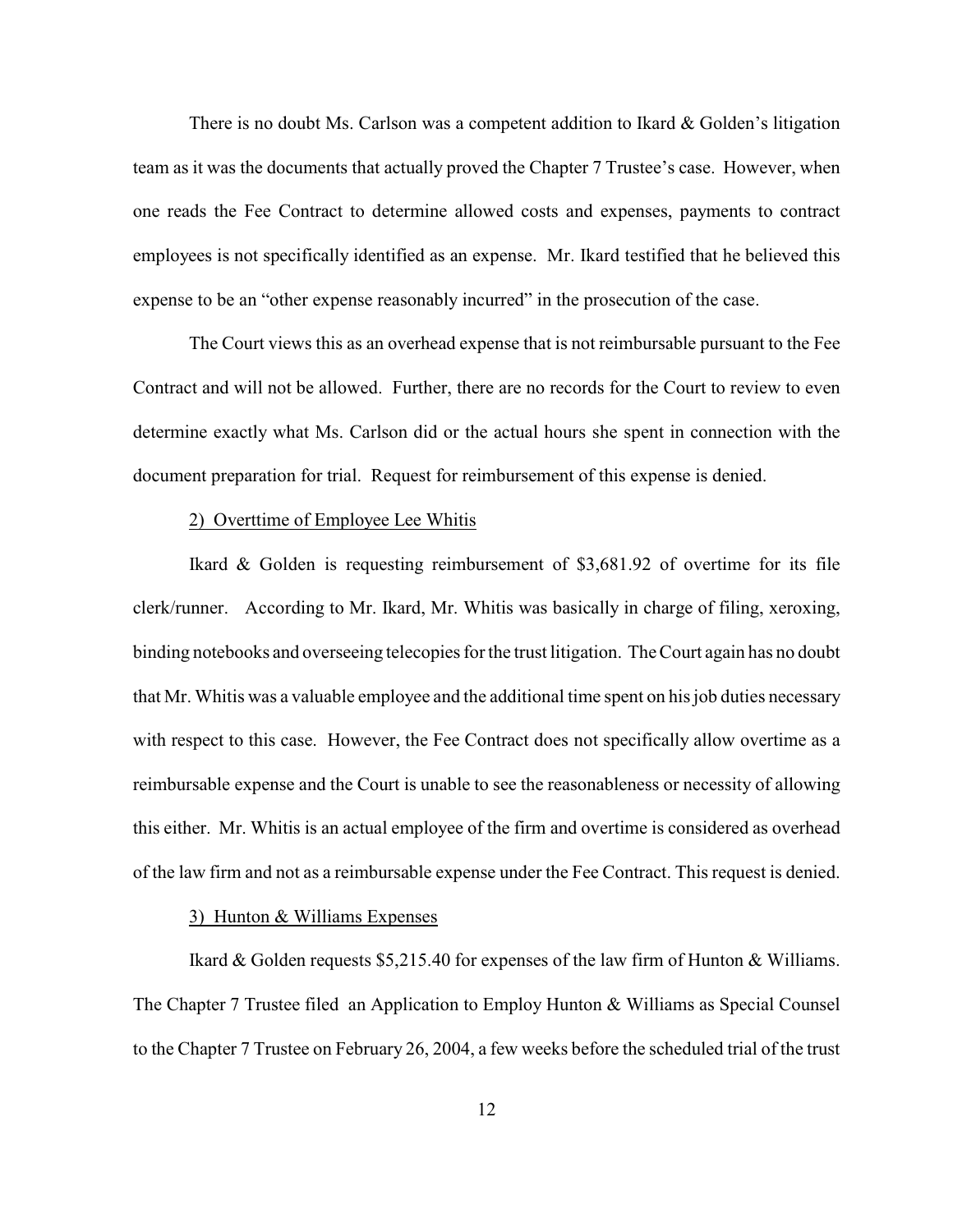litigation. The Trustee sought to employ Hunton & Williams as special bankruptcy litigation counsel to help with the trust litigation. In such Application the Chapter 7 Trustee indicates not once, not twice, but five times, that "all fees and costs incurred by H&W will be paid by Ikard & Golden and not the Debtor's estate". See paragraphs 13, 14, 15, 17 and 19. The Application specifically states that Ikard  $&$  Golden will pay the fees and costs incurred by Hunton  $&$  Williams. The Court can find no factual basis upon which Ikard & Golden may legitimately request the expenses incurred by Hunton & Williams be reimbursed pursuant to the Fee Contract. Clearly, this expense request is denied.

4) Lain/Faulkner Expert Fees \$70,000.00

Ikard & Golden requests reimbursement for expert/consulting fees paid to Lain/Faulkner in the amount of \$70,000. Mr. Ikard testified that Lain/Faulkner was hired as a consulting expert. Bradley and Thompson argued that this request should be denied as Lain/Faulkner's employment was never approved by this Court under 11 U.S.C. §327.

Section 327(a) of the Bankruptcy Code provides:

Except as otherwise provided in this section, the trustee, with the court's approval, may employ one or more attorneys, accountants, appraisers, auctioneers, or other professional persons, that do not hold or represent an interest adverse to the estate, and that are disinterested person, to represent or assist the trustee in carrying out the trustee's duties under this title.

11 U.S.C. §327.

Ikard & Golden claim that Lain/Faulkner did not play a central role in the actual administration of the bankruptcy estate but merely provided expert services and testimony in litigation initiated by the Chapter 7 Trustee and therefore claim that Lain/Faulkner's services should be classified as expenses of litigation incurred by the Trustee's special litigation counsel,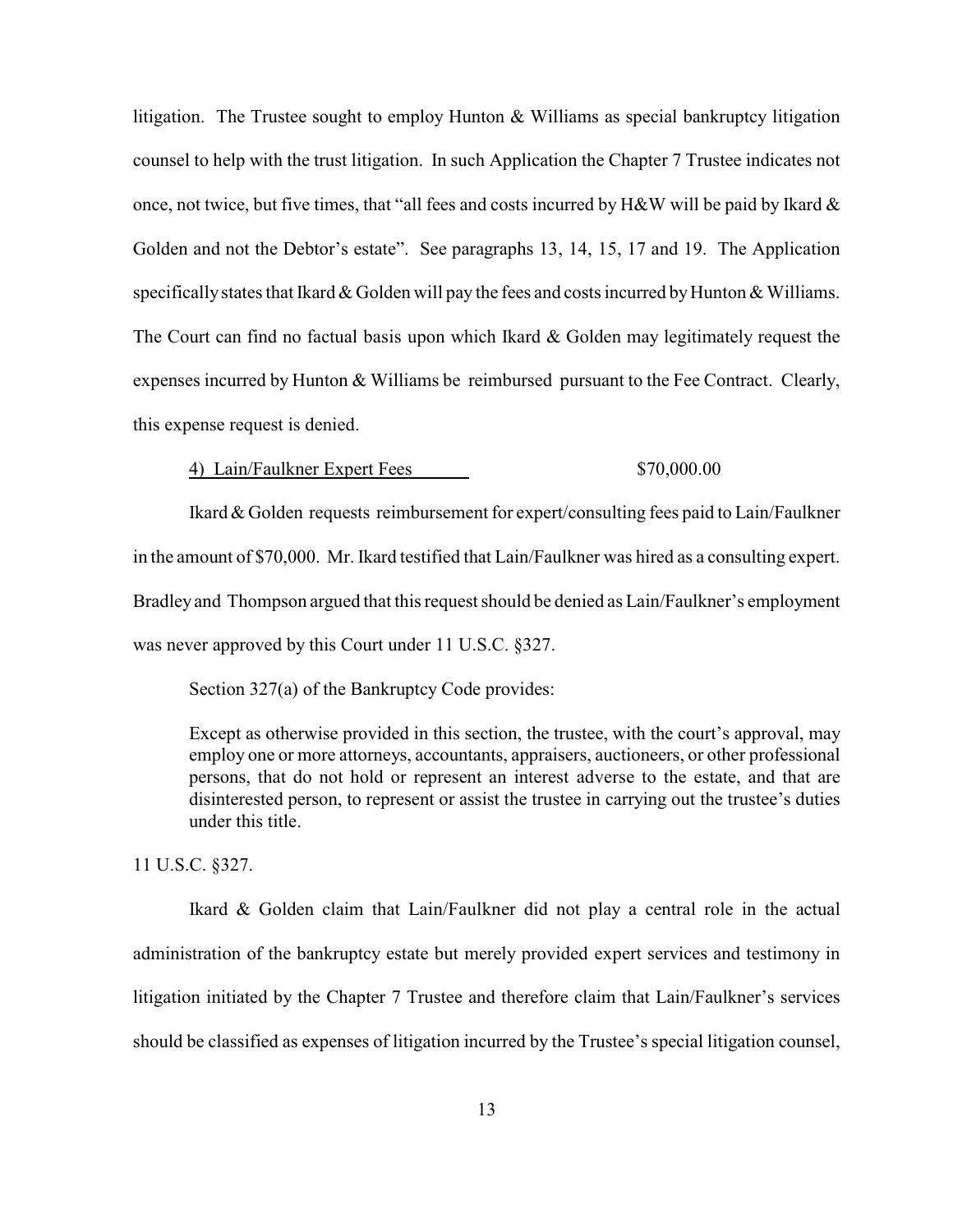not professional services for estate administration requiring court-approved employment. Case law supports this view. *In re Artra Group, Inc.,* 308 B.R. 858 (Bankr. N.D.Ill. 2003); *Elstead v. Nolden (In re That's Entm't Mktg. Group, Inc.),* 168 B.R. 226 (Bankr. N.D. Cal. 1994).

Whether employment of a "professional person" must be approved under 11 U.S.C. §327 turns on the role the professional played in the administration of the estate. The *Artra* court held that whether a particular person is a professional requiring court approval requires looking "beyond the labels. . . and looking at the role the party played in the administration of the bankruptcy estate." 308 B.R. 860 (quoting *Bicoastal Corp. v. Clear,* 149 B.R. 216, 218 (Bankr. M.D. Fla. 1993)).

An expert witness is not a professional person playing a central role in the administration of the bankruptcy estate. *Elstead* 168 B.R.at 230, *see also Artra Group,* 308 B.R. at 860. In *Elstead* the court-approved special litigation counsel to a Chapter 11 debtor retained an accountant solely to testify as an expert witness in intellectual property litigation on behalf of the estate. The special litigation counsel did not seek employment of the accountant under §327 but sought reimbursement of the accountant's fees as costs incident to the litigation. This is basically the same situation before this Court as Ikard  $\&$  Golden is a court-approved special counsel to the Chapter 7 Trustee seeking reimbursement of fees paid to accounting experts as costs incident to litigation which marshaled assets to the bankruptcy estate.

*Elstead* held that although accountants are commonly considered professionals under the Bankruptcy Code and often require employment approval, it is the accountant's role in the bankruptcy, not his status as an accountant, that controls the necessity of such approval. *Elstead* at 230 n.3. In fact, the court held as follows: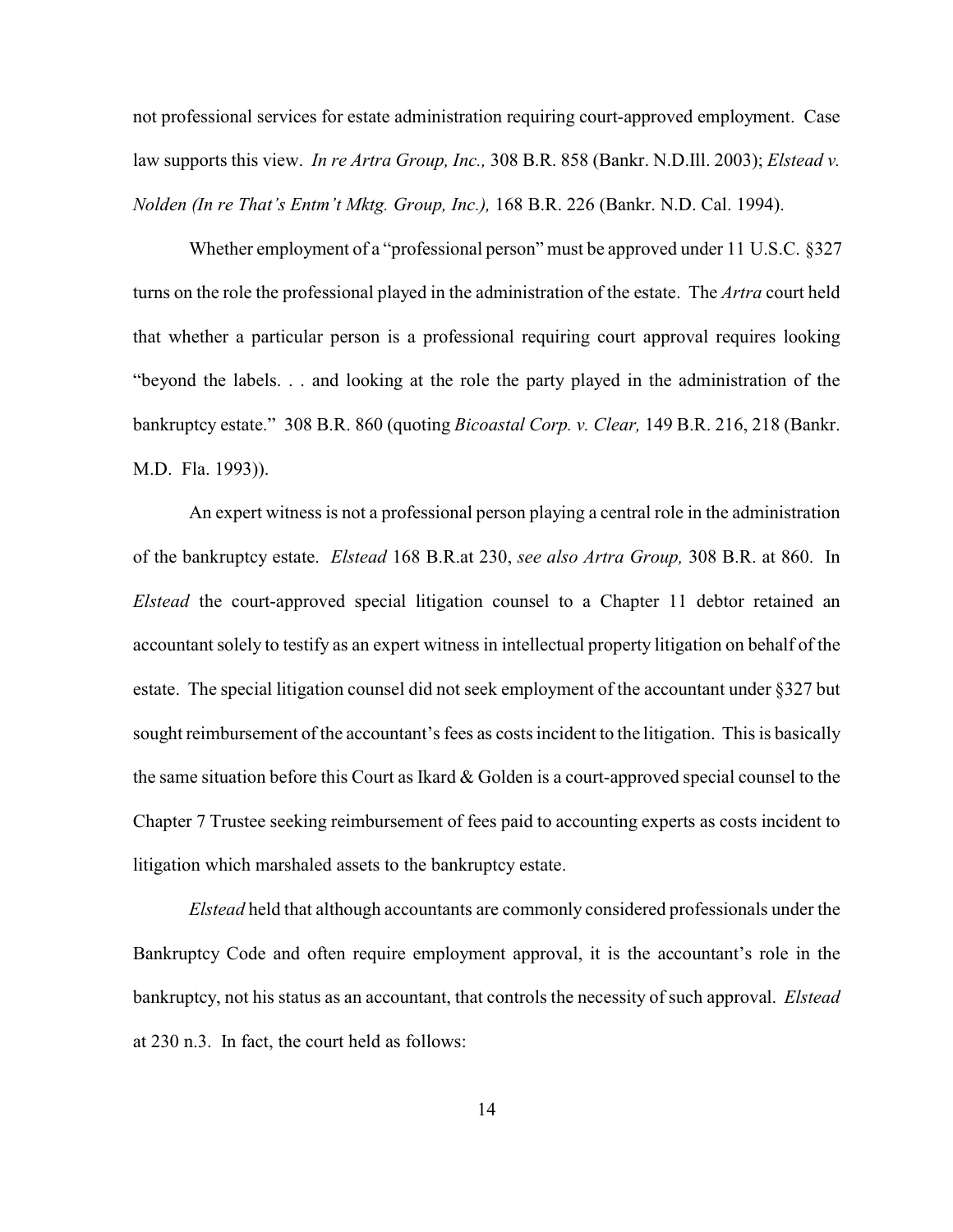An expert witness is not in the position to formulate strategy or to manage the estate and the liabilities of the estate. While one could argue that the litigation involves an attempt to "acquire assets on behalf of the estate", the expert witness plays only a tangential role in this process, and thus under these circumstances the accountants were not "professionals" within the meaning of § 327. n.4

Another case, *In re Napolean,* 233 B.R. 910, 913 (Bankr. D.N.J. 1999), also addressed the

issue, in which the court held that "most courts have come to the conclusion that there is no requirement of prior court authorization for retention of an expert witness because an expert is not a 'professional person' within the meaning of §327." Further, the Bankruptcy Code simply does not require prior authorization for litigation expenses incurred by attorneys whose employment was previously authorized by the court under 11 U.S.C §327. *Elstead*, 168 B.R. at 231.

On the other hand, Bradley claims that expert consultants and witnesses command sizeable compensation in bankruptcy proceedings and therefore it is incongruous with the plain meaning/reading of the statute as well as the legislative intent behind it to interpret §327 so as to not require the trustee or his litigation counsel to seek court approval and give notice to the parties in interest to hire an expert consultant. Such a reading removes the experts' fees and usefulness to the estate from the light of both judicial review as well as review of parties in interest. Bradley alleges that the trustee or attorney who hires the consulting expert becomes the sole arbiter over what is necessary and reasonable and that such a system would revive the very cronyism Congress sought so hard to dispel.

<sup>4.</sup> Although the litigation itself could be considered central to the administration of the estate, the attorney controls the litigation–the expert witness merely offers evidence in that case. Further, the attorneys are required to be approved by the court under §327. Such approval is required in part because the position carries with it responsibilities and discretion to effectively carry out necessary litigation. These responsibilities include engaging necessary expert witnesses for the litigation. It should also be noted that this discretion is limited by §330 of the Bankruptcy Code which provides that the bankruptcy court shall review (and may deny) all applications for expenses.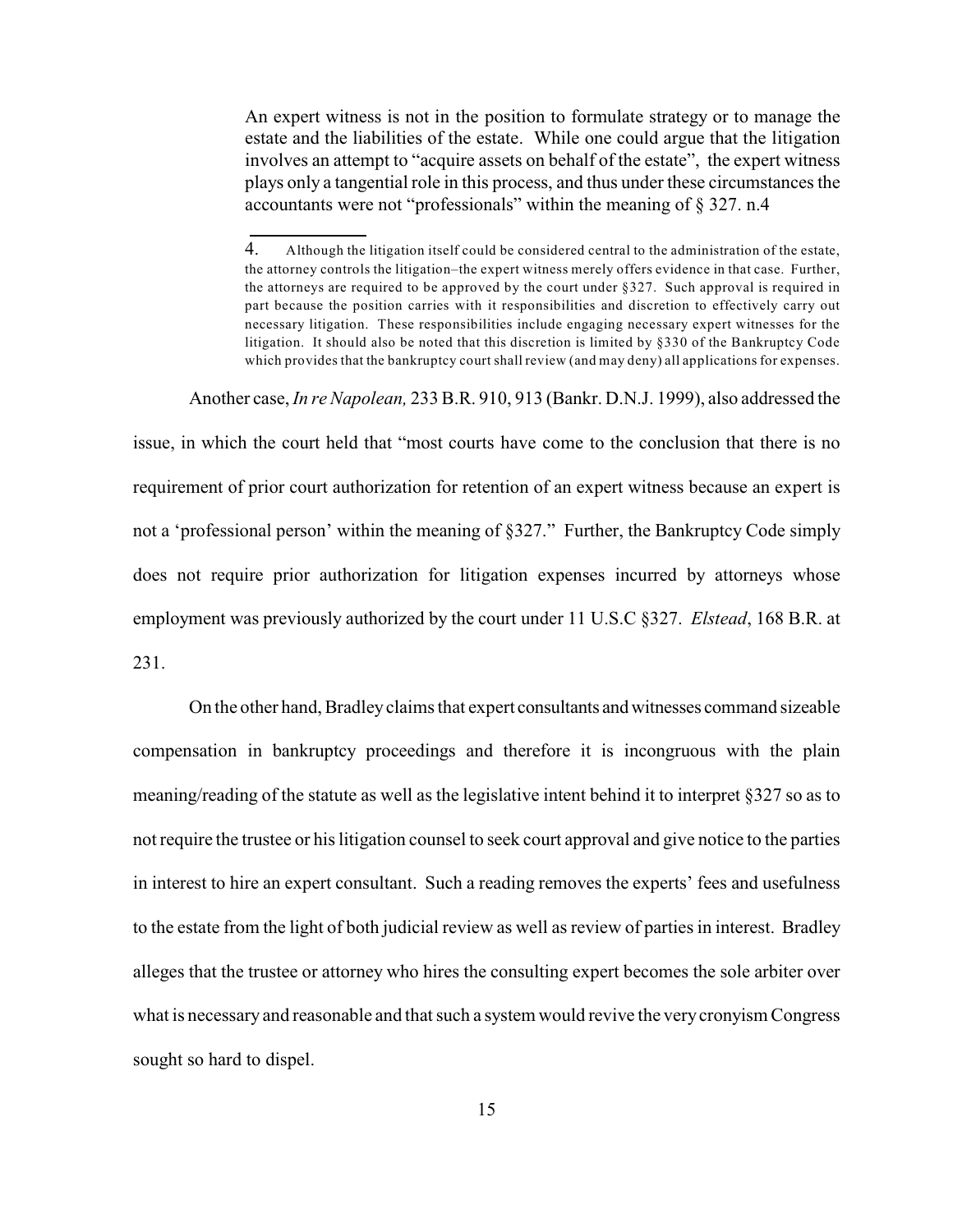Counsel for Bradley argues that whether the trustee's counsel is paid at a fixed hourly rate or on a contingency, either the estate or counsel will be forced to swallow the expert's compensation–all without any oversight by the court. Likewise, Bradley argues that permitting a trustee's professionals to themselves retain professionals and experts without any oversight by the court and without any notice to creditors abdicates total discretion over the evaluation of the existence of adverse interests held by the expert to the discretion of the trustee's professional instead of reviewing such requirement under §327.

Further, Bradley argues that §330 only allows for payment of "a professional person employed under §327 or §1103" and therefore the court has no jurisdiction to deny the fees and expenses to be paid from assets of the estate to the expert retained by a trustee's professional. Thus, by holding that experts in litigation are free from the §327 process, the Court must cede control over both the retention of experts retained by the trustee's professionals as well as control over the estate's assets used to pay their fees and expenses to the exclusive discretion of the trustee's professional.

Bradley, however, cites no case law holding that an expert hired by special litigation counsel must also file an application for approval under §327 of the Bankruptcy Code. The cases appear clear that expert witnesses, even if in occupational fields commonly considered "professional," are not centrally involved in the administration of the bankruptcy estate, and therefore court approval of their employment in furtherance of litigation is not required under §327. The services provided by Lain/Faulkner are properly classified as a litigation expense incurred by Ikard & Golden, who was properly employed by the Trustee.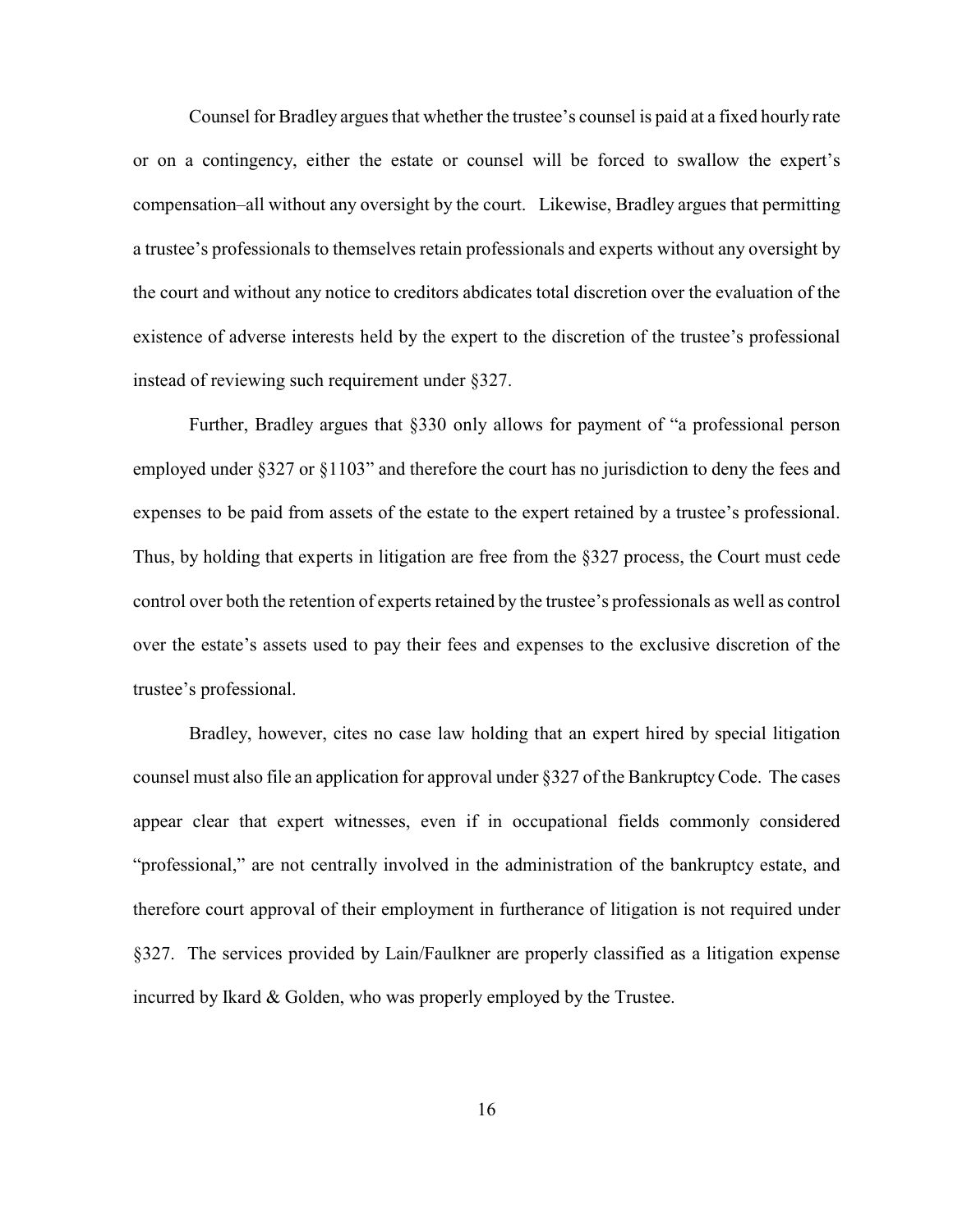Although the Court is sympathetic to Bradley's concerns as to disinterestedness of experts/consultants, it does not agree that it would be prevented from reviewing an expert/consultant's expenses under §330. In fact, that is just what the *Elstead* court perceived to be the required outcome when special litigation counsel hires an expert-that such expenses would be reviewed for reasonableness and necessity and determined accordingly through special litigation counsel's fee applications. And, that is what this Court will do.

This Court has reviewed Lain/Faulkner's fees and denies these expenses in toto as they were not reasonable or necessary in connection with this Adversary Proceeding. Mr. Ikard testified that Lain/Faulkner was hired as a forensic accounting expert mainly for consulting purposes<sup>5</sup>, but also obviously as experts for trial as Ikard attempted to qualify Mr. Thomas of Lain/Faulkner as such in the Adversary Proceeding. Defendants objected as Ikard  $&$  Golden had failed to designate Lain/Faulkner as a testifying expert under Bankruptcy Rule 7026 and further failed to provide the required expert report under such rule. As such, the Court struck Mr. Thomas' testimony as an expert and allowed him to testify merely as a fact witness. Mr. Thomas probably testified for 30 to 45 minutes at most and he only testified 1) that Mrs. Hulse, Bradley's sister, provided the initial \$1,000 contribution to the Trust and 2) how that initial \$1,000 was spent by the Trust– facts that were not even disputed at trial. Lain/Faulkner's testimony was virtually valueless. Further, they were not hired in this case to consult. They were hired a month and a half before trial. It is obvious from Lain/Faulkner's invoices that they were hired to mainly provide expert testimony regarding the various Trust transactions. Because they were not properly

 $H$ <sup>3</sup>However, only hired March 1, 2004 (49 days before trial), it is difficult to envision how they consulted with any degree of effectiveness. And, Ikard & Golden introduced no evidence as to what they actually consulted on.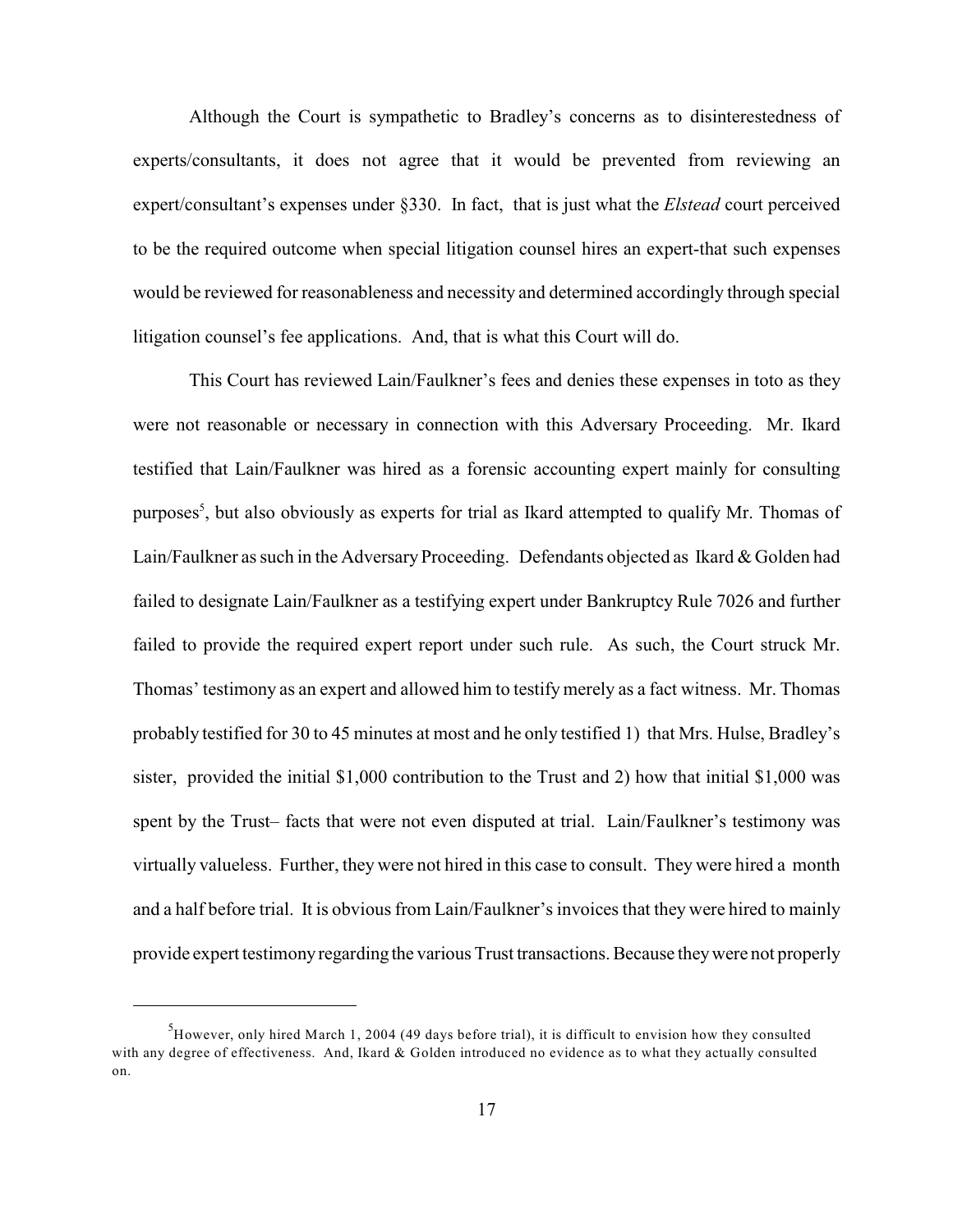and timely identified by the Trustee's counsel, they were not allowed to testify. The Court can find no value from their employment. Therefore, this request for reimbursement is denied.

Ikard & Golden has requested reimbursement for costs and expenses totaling \$286,831.18. The Court has denied Lauren Carlson's fees of \$53,191.00, Lee Whitis' overtime of \$3,681.92, Hunton & Williams expenses of \$5,215.40 and Lain/Faulkner's expert fees of \$70,000.00 for a total of \$132,088.32. The expenses that are therefore allowed pursuant to Ikard & Golden's Expense Application are as follows:

| Fees Requested            | \$286,831.18 |
|---------------------------|--------------|
| <b>Total Fees Denied</b>  | 132,088.32   |
| <b>Total Fees Allowed</b> | \$154,742.86 |

## Payment Premature

Bradley and Thompson contend that even if Ikard & Golden is entitled to reimbursement for its litigation expenses, this fee application is premature. Bradley argues that: 1) the Chapter 7 Trustee was awarded by the judgment the limited partnership interests in Phoenix Holdings and Slaughter Holdings by this Court; 2) Phoenix Holdings and Slaughter Holdings owe significant liabilities; and (3) until these entities satisfy their respective obligations they may not dividend funds to their owner and limited partner. Bradley does not cite any authority for this argument. And, it is doubtful that as a general rule a limited partnership must pay all of its debts prior to making a distribution to its limited partners. However, we do not know the financial picture of these entities. For all we know they may be insolvent. On the other hand, they may be the proverbial pot of gold. The point is that the record is silent on the issue.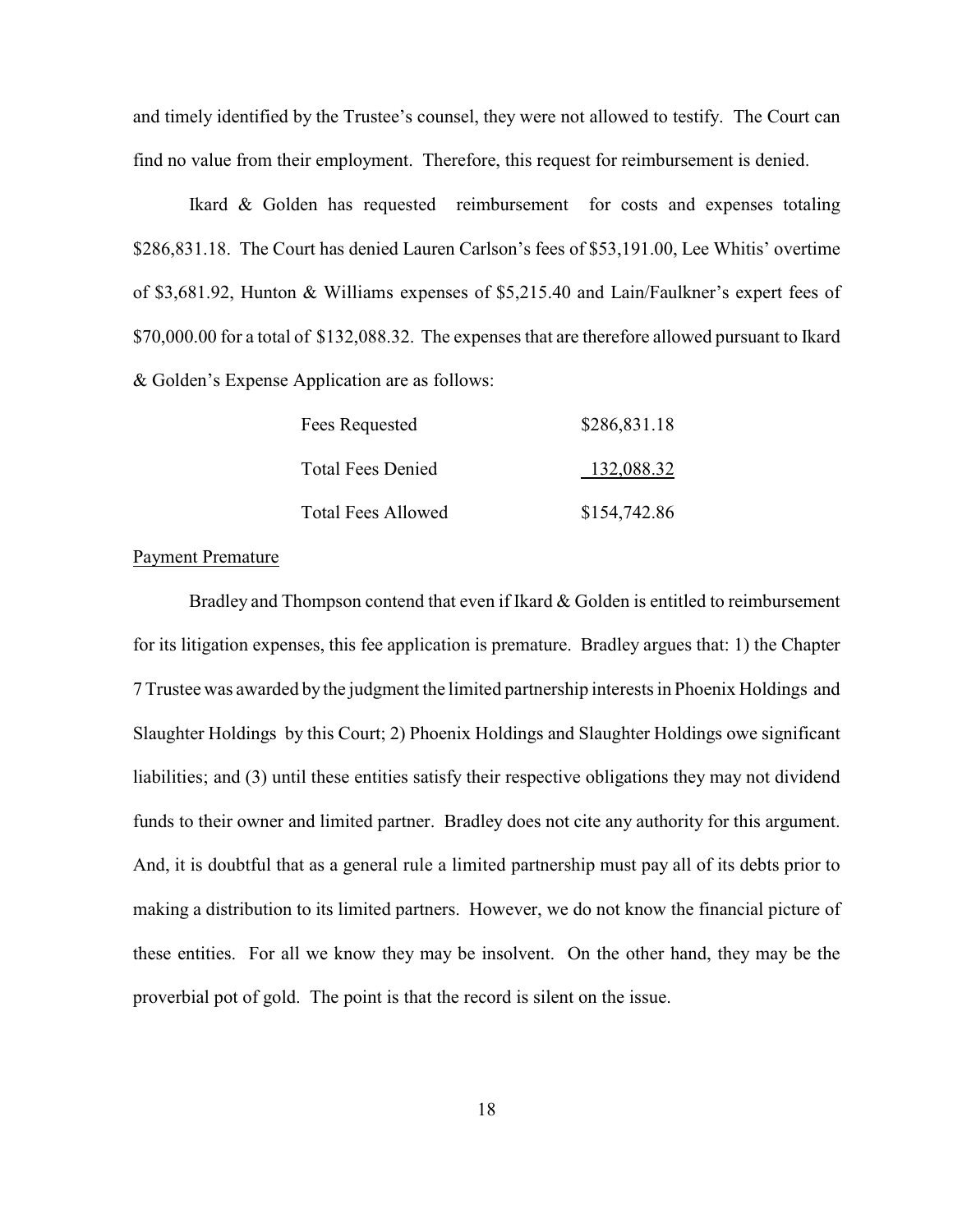The Chapter 7 Trustee did provide an Affidavit attached to his brief that shows he is currently holding various amounts from the following entities and/or settlements in Bradley's Chapter 7 estate:

1) Funds held in the name of Phoenix Holdings, Ltd. is \$748,490.00 and subject to the appeal in Adversary Proceeding 02-1183

2) Funds held in the name of Spillar Pfluger is \$7,831,300 and subject to the appeal in Adversary Proceeding 02-1183<sup>6</sup>.

3) \$1,339,055 representing the proceeds of the proof of claim filed by Alien, Inc. in the bankruptcy case of David and Hatsy Shaffer. These proceeds are held by the Chapter 7 Trustee pursuant to two settlements more particularly described in the Affidavit (the "Alien Settlements")<sup>7</sup>. This Court has approved both of the Alien Settlements. The funds incident to the Alien Settlements are not owned by any entity other than Bradley's bankruptcy estate.

The Chapter 7 Trustee in his Affidavit states that the proceeds from the Alien Settlements are subject to the Fee Contract as these settlements revolved around the promissory notes payable to Bradley by Alien, Inc. and awarded to the Chapter 7 Trustee pursuant to the judgment in Adversary Proceeding 02-1183. The Alien Settlements resolved all controversy in connection with the ownership of the notes and provided the proceeds available to pay the notes in question. The Chapter 7 Trustee considers these funds available for the payment of Ikard & Golden's fees.

 $^6$ Spillar/Pfluger is part of Phoenix Holdings.

 $^7$ All of the \$1,339,055 is held pursuant to a settlement in adversary 05-1035 with 1Meet 1H, L.P. and a settlement with Alien, Inc. and Lazarus Investments, L.P. in adversary 03-1179. Pursuant to the settlements 1Meet 1H, L.P. transferred all its interest in the Alien notes to Bradley's bankruptcy estate and Alien, Inc. transferred its interests in the Alien claim filed in the Schaffer Bankruptcy to Bradley's bankruptcy estate.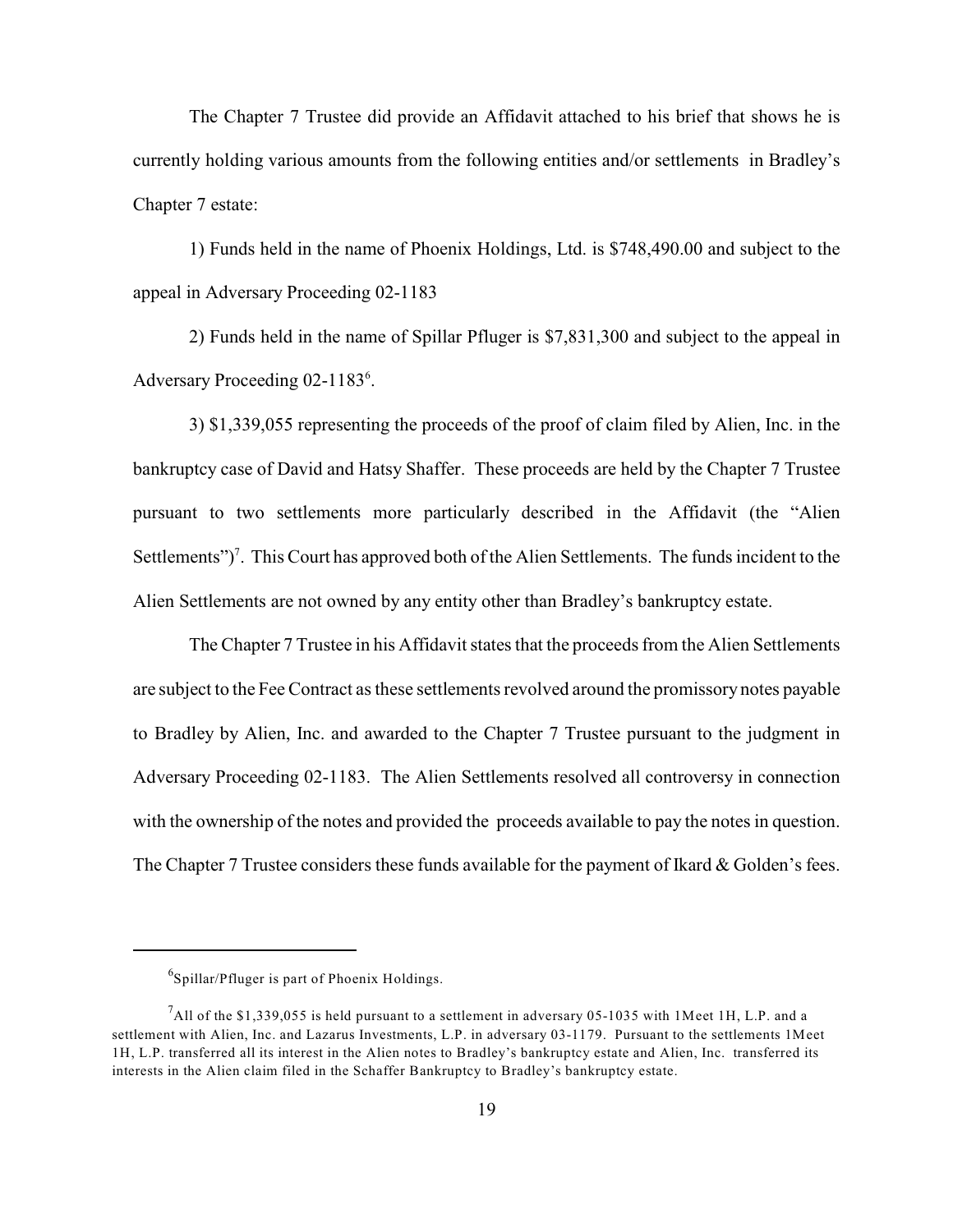4) Funds of \$450,408 in totally unrestricted funds (the "General Funds") also exist. The General Funds are not owned by any entity other than Bradley's bankruptcy estate and are not the subject of any appeal. The Chapter 7 Trustee considers these funds unrestricted and immediately available to pay administrative expenses if so ordered by the Court.<sup>8</sup>

Ikard & Golden, in its Fee Contract, agreed that all "Litigation Expenses" would be reimbursed from "Litigation Proceeds". Litigation Proceeds are defined to be "all non cash benefits and a sum of money equal in amount to the fair market value of all property, relief, consideration of every kind and in every form enjoyed, realized out of, or received by the Chapter 7 Trustee as a proximate result of the Lawsuit which includes, but is not limited to, compensatory damages, exemplary damages, attorney's fees, prejudgment interest and post judgment interest."

It is obvious that the Fee Contract limits, and rightly should, the funds which can satisfy the Expense Application. Fees and expenses resulting from judgments obtained under contingency contracts should be allocated to the proceeds received from such judgments. Consequently, any money held by the Chapter 7 Trustee in the unrestricted General Funds cannot be used to pay expenses incurred in Adversary Proceeding 02-1183. The Court notes that \$225,000 in the General Fund was received pursuant to a settlement reached in connection with the First Amendment to the Fee Contract. However, Ikard & Golden produced no evidence at the hearing that these funds were obtained as a proximate result of Adversary 02-1183, and the Court cannot make such a determination from whole cloth. Further, the \$225,000 proceeds are based on services provided under the First Amendment which was entered into February 15, 2005

 ${}^{8}$ The General Fund includes \$225,000 from a settlement with Jimmy Evans. Ikard & Golden pursued a claim against Evans on behalf of the Chapter 7 Trustee pursuant to the First Amendment to the Fee Contract.